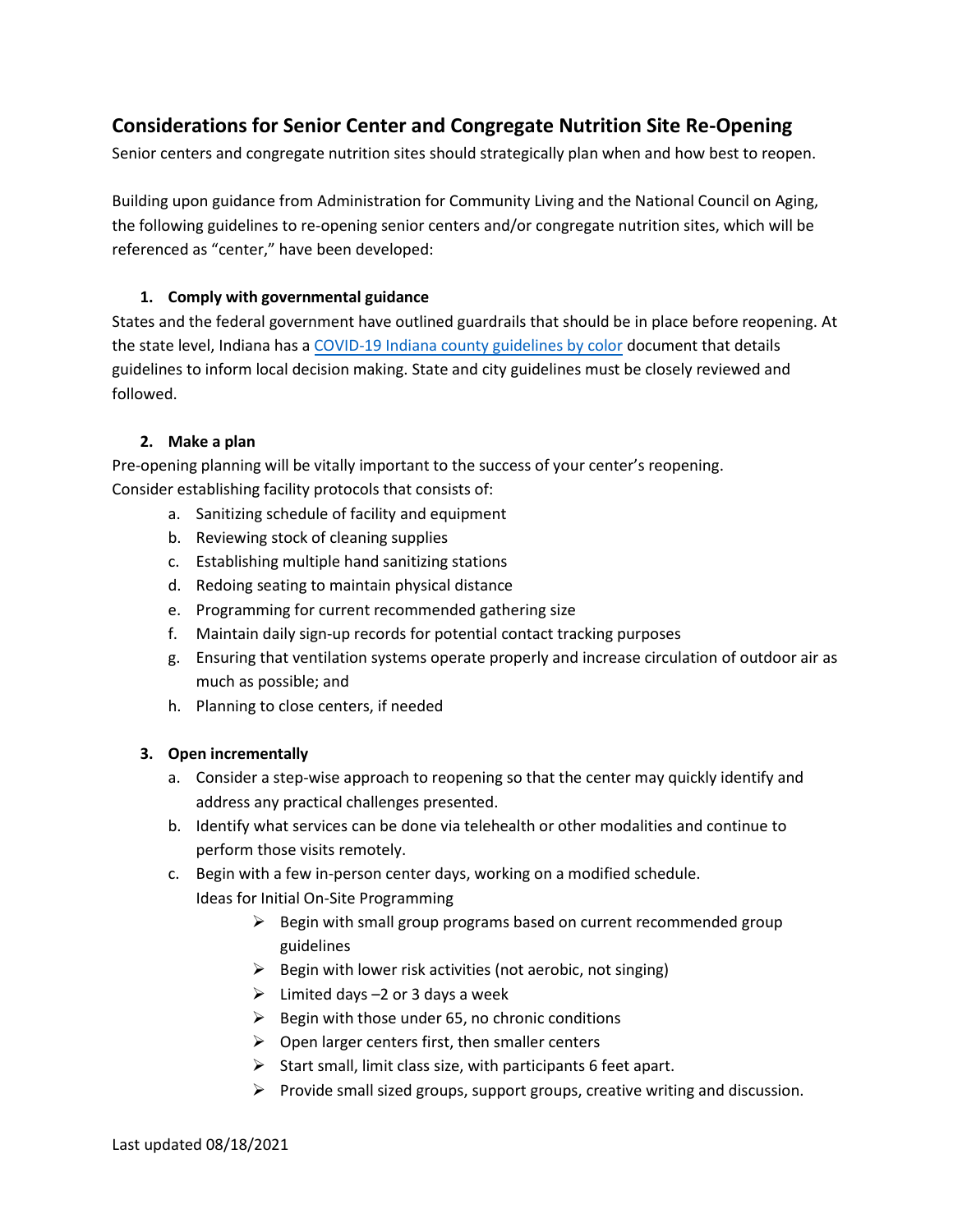- $\triangleright$  Ask participants to sign up and let them know there is a limit to the class size.
- $\triangleright$  Establish flexible refund policy if participant is not feeling well and cannot attend an event/program.
- d. Direct administrative staff who do not need to be physically present in the center to stay at home and work remotely.
- e. Consider bringing employees back in phases, or working on alternating days or different parts of the day, as this will reduce contact. Communicate your weekly schedule clearly to the clients and staff.

### **4. Institute safety measures for staff and clients**

- a. To ensure that clients are not coming into close contact with one another, utilize a modified schedule to avoid high volume or density.
- b. Designate separate dining and activity areas.
- c. Consider a flexible schedule, with staggering clients and staff in mornings and afternoons.
- d. Consistent with U.S. Centers for Disease Control and Prevention guidance, centers should have the following policies and procedures established prior to re-opening:
	- **Daily Health Self-Screening**
		- $\triangleright$  Information about COVID-19 symptoms may be found on the Center for Disease Control & Prevention's [website.](https://lnks.gd/l/eyJhbGciOiJIUzI1NiJ9.eyJidWxsZXRpbl9saW5rX2lkIjoxMDEsInVyaSI6ImJwMjpjbGljayIsImJ1bGxldGluX2lkIjoiMjAyMDA1MDcuMjEyMDg5MDEiLCJ1cmwiOiJodHRwczovL3d3dy5jZGMuZ292L2Nvcm9uYXZpcnVzLzIwMTktbmNvdi9zeW1wdG9tcy10ZXN0aW5nL3N5bXB0b21zLmh0bWwifQ.rAkwK06jbJvZ2eqPbGz2AZ2xCHI0HvO-20zxPj9EkhA/br/78387814588-l)
	- **Temperature Checking:**
		- ➢ Staff should conduct a daily self-assessment before leaving home to come to work. Staff should take their temperature.
		- $\triangleright$  Staff should conduct a daily client-assessment before allowing the client to enter the congregate meal site, or senior center.
		- ➢ If staff or client has a fever at or above 100.4 degrees Fahrenheit, they should stay home. Please note: according to the CDC, normal body temperatures can be lower in older adults (aged 65 or older) than in younger adults; therefore fever temperatures can also be lower. Be aware that a single temperature reading higher than 100°F, multiple readings above 99°F, or a greater than 2°F rise in temperature above normal baseline temperature may indicate an infection. (Source: https://www.cdc.gov/aging/covid19/covid19-olderadults.html?CDC\_AA\_refVal=https%3A%2F%2Fwww.cdc.gov%2Fcoronavirus%2 F2019-ncov%2Fneed-extra-precautions%2Folder-adults.html)
	- If staff or client has a fever and symptoms such as a cough or trouble breathing, they should stay home and contact a health care provider
	- **Self-Screening:**
		- $\triangleright$  Before staff or clients enter the center, center personnel should obtain the following information daily:
			- $\checkmark$  Have you had close contact with someone who has tested positive for COVID-19 within the past 14 days?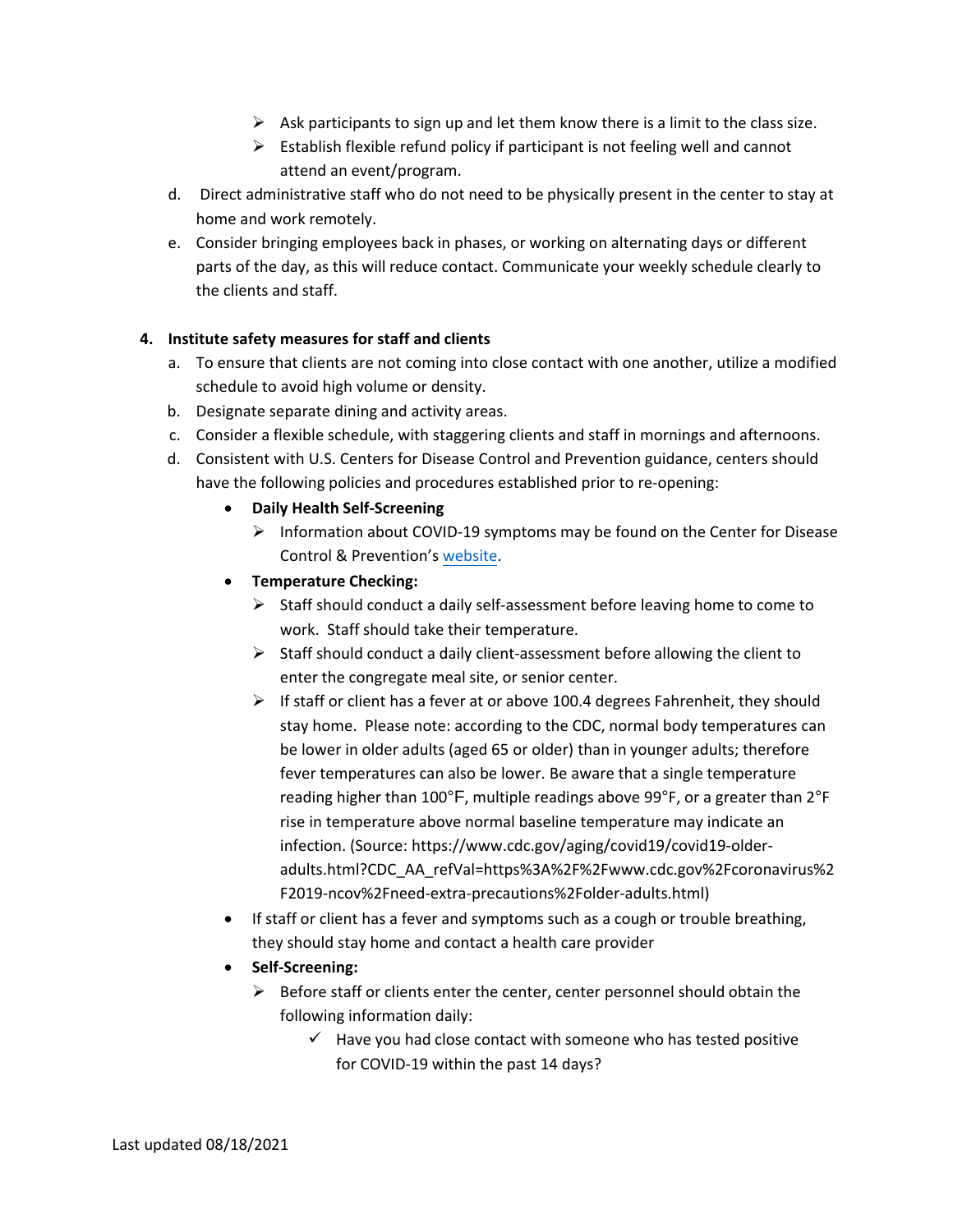- $\checkmark$  Are you currently ill? Do you have symptoms of a cold, cough, or shortness of breath? Have you temporarily lost your sense of taste or smell?
- $\checkmark$  Do you currently have a fever or have you had a fever within the past week?
- **Staff and Clients believe they have been in contact with someone who has COVID-19:**
	- ➢ **If staff or client believes that they have been in contact with someone who has COVID-19 , they should follow the Indiana State Department of Health guidance : [COVID-19: When to quarantine.](https://www.coronavirus.in.gov/files/20_Family%20quarantine_2-15-21.pdf)**
- **Staff and Clients Tested for COVID-19:**
	- $\triangleright$  If staff or client tests positive for COVID-19, they should contact their health care provider.
- **Staff and Clients Testing Positive May Return to the Center Once:**
	- $\triangleright$  They have been symptom free for a minimum of 72 hours. AND–
	- ➢ At least 10 days have passed since receiving a positive viral test for COVID-19 However, please follow your healthcare provider's recommendations.
	- ➢ **Staff and clients testing negative may return to the center**:

48 hours after their symptoms have subsided.

- **Social Distancing in the Center**
	- ➢ Proper social distancing means maintaining 6 feet of distance from another person.
	- $\triangleright$  Staff and clients should practice social distancing at all times while at the center.
	- $\triangleright$  Policy in place to request a participant to leave if they are not adhering to distancing established.
	- $\triangleright$  Dining areas will ensure tables are safely spaced and cleaned in seating area.
- **Masks and Gloves**
	- $\triangleright$  Staff and clients should obtain and wear a reusable mask in the congregate nutrition site or senior center with the exception of when eating or drinking.
	- $\triangleright$  Encourage staff and clients to use their own personal, reusable mask to reduce the use of disposable masks.
	- $\triangleright$  Masks should be sanitized after each use.
	- ➢ Cloth masks with two or more layers or simple surgical masks are acceptable.
	- $\triangleright$  Staff and clients should review the [CDC's guidance](https://lnks.gd/l/eyJhbGciOiJIUzI1NiJ9.eyJidWxsZXRpbl9saW5rX2lkIjoxMDMsInVyaSI6ImJwMjpjbGljayIsImJ1bGxldGluX2lkIjoiMjAyMDA1MDcuMjEyMDg5MDEiLCJ1cmwiOiJodHRwczovL3d3dy5jZGMuZ292L2Nvcm9uYXZpcnVzLzIwMTktbmNvdi9wcmV2ZW50LWdldHRpbmctc2ljay9kaXktY2xvdGgtZmFjZS1jb3ZlcmluZ3MuaHRtbCJ9.BvXzWY90fLIY2GiR-uY5QXHAxKVd2Y9MfgjrxW4dieE/br/78387814588-l) about how to appropriately use and maintain masks.
	- $\triangleright$  Gloves should only be worn by staff who are handling and preparing meals and cleaning and sanitizing or exchanging items with individuals they are servicing.
- **Center Cleanliness**
	- $\triangleright$  All internal doors should be propped open if it is safe to do so. This decreases the need for staff and clients to touch door handles and maximizes air flow.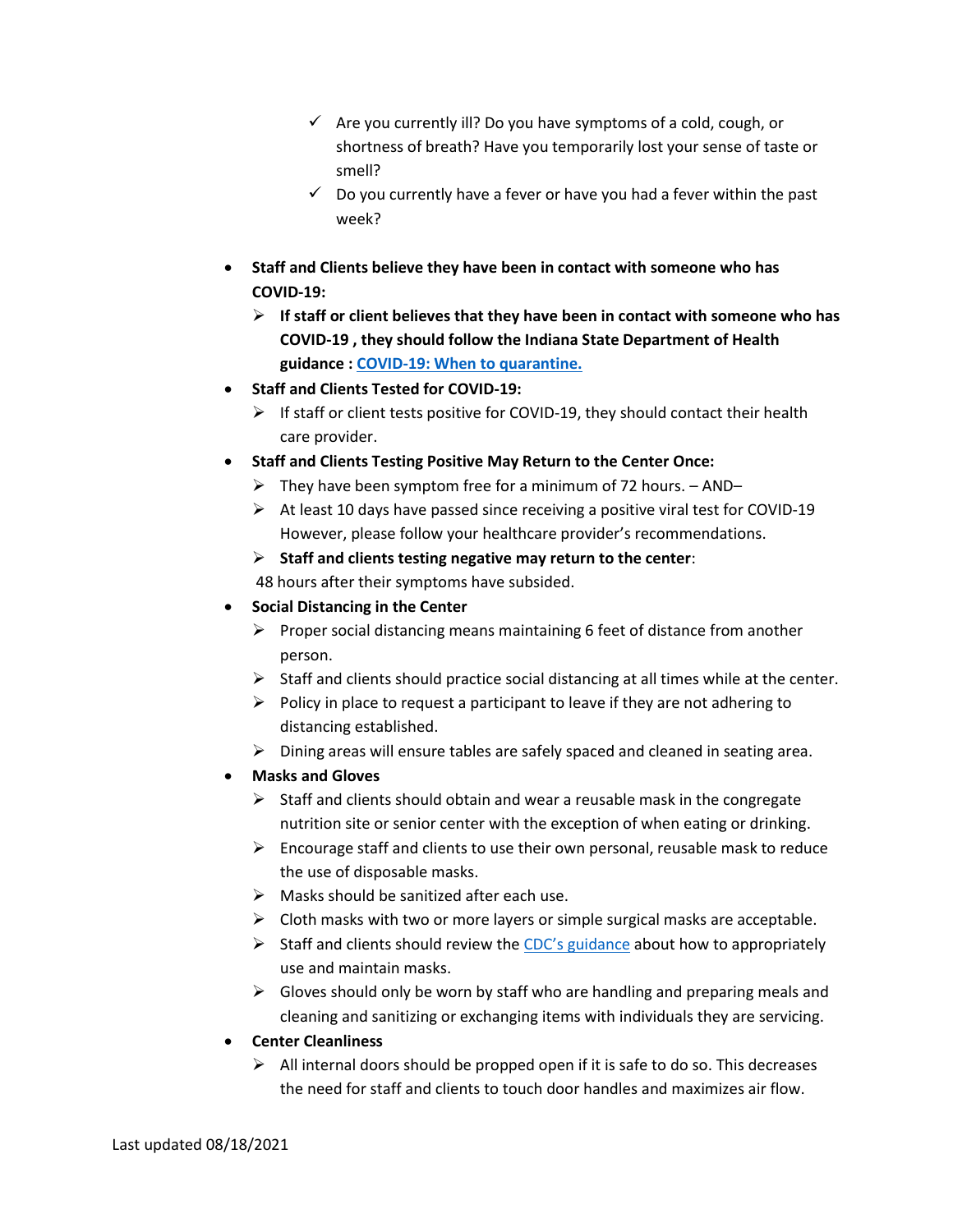- $\triangleright$  Staff and clients should wash hands regularly throughout the course of the day.
- $\triangleright$  Water fountains should only be used for filling water bottles.
- ➢ Pooled vehicles should be equipped with wipes or spray bottles. Staff should wipe down vehicles before and after use.
- $\triangleright$  Staff should clean hard surfaces and frequently touched surfaces multiple times a day.
- $\triangleright$  If client or staff tests positive for COVID-19 and was in the center 72 hours prior to taking the test, the center should complete disinfecting of the center prior to admitting any clients. The center should be evacuated and staff and clients may return to the area 48 hours once the disinfecting has been completed.
- $\triangleright$  Cleaning should be performed in compliance with the latest [CDC guidelines.](https://lnks.gd/l/eyJhbGciOiJIUzI1NiJ9.eyJidWxsZXRpbl9saW5rX2lkIjoxMDQsInVyaSI6ImJwMjpjbGljayIsImJ1bGxldGluX2lkIjoiMjAyMDA1MDcuMjEyMDg5MDEiLCJ1cmwiOiJodHRwczovL3d3dy5jZGMuZ292L2Nvcm9uYXZpcnVzLzIwMTktbmNvdi9jb21tdW5pdHkvZGlzaW5mZWN0aW5nLWJ1aWxkaW5nLWZhY2lsaXR5Lmh0bWwifQ.X1dMfZtrC29balWepjG1Qlte-kIviQRt5XUNJc9p2fw/br/78387814588-l)
- **Visitor Policies**
	- $\triangleright$  Visitors to the center (other than clients) should be by appointment only until further notice. The self-screening questions should be shared as well as temperature taken before the visitor is allowed entrance to the center.
	- $\triangleright$  Hand sanitizer should be provided to all visitors to use before and after entering the center.
	- $\triangleright$  Social distancing guidelines should be maintained.
- **Processing Emotions in a Healthy Way**
	- $\triangleright$  Staff and client mental health is just as important as their physical health and it is normal to need help processing all the changes in their personal and professional lives. There are many healthy ways to help with this, including:
		- $\checkmark$  Encourage staff and clients to practice mindfulness.
		- $\checkmark$  Make active time to listen to staff and clients process thoughts and feelings out loud or in a journal.
		- $\checkmark$  Help staff and clients seek other resources to help manage mental health such as [BeWellIndiana.org,](https://lnks.gd/l/eyJhbGciOiJIUzI1NiJ9.eyJidWxsZXRpbl9saW5rX2lkIjoxMDcsInVyaSI6ImJwMjpjbGljayIsImJ1bGxldGluX2lkIjoiMjAyMDA1MDcuMjEyMDg5MDEiLCJ1cmwiOiJodHRwczovL2Jld2VsbGluZGlhbmEub3JnIn0.jrwiLBKaUYKs3bGq0IyXAs5cG_s1Swl2z6xB74fqblA/br/78387814588-l) a free resource to help all Hoosiers stay connected and maintain their wellbeing.

### **5. Communicate health and safety requirements clearly to staff and clients.**

- a. Staff and clients should have knowledge of items listed above in 4(d).
- b. Regular communication should be disbursed by Area Agencies on Aging to staff, clients and informal supports as a reminder of health and safety measures as well as proper protocols during this public health crisis.
- c. Establish staff training to:
	- $\checkmark$  Communicate new staff responsibilities
	- $\checkmark$  Train staff on space sanitation and PPE use
	- $\checkmark$  Train staff on safe delivery of food and sanitation
	- $\checkmark$  Train staff on handling money
	- $\checkmark$  Train staff on communicating the new normal protocols to participants
- d. Centers are encouraged to use different forms of communication, such as phone calls, letters, emails, and text messages.